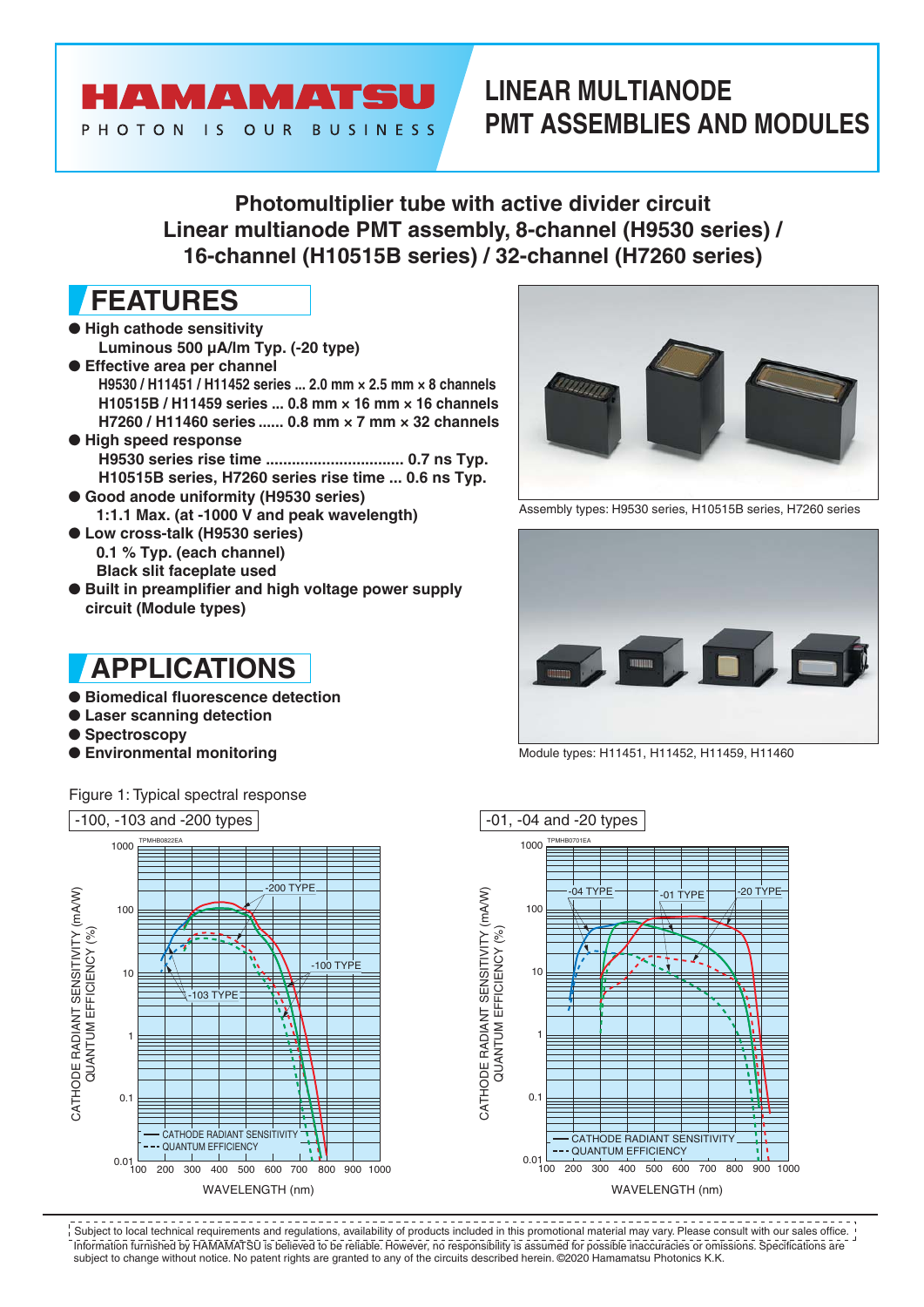### **SPECIFICATIONS OF ASSEMBLY TYPES**

| Type No.                    | Channel pattern |                  | Dimensional<br>outline | Effective<br>area per<br>channel<br>(mm) | Channel<br>pitch<br>(mm) | $\circledA$<br>Dynode<br>structure<br>/ No. of<br>stages | Weight<br>(g) | $\circledR$<br><b>Insulation</b><br>cover<br>material |
|-----------------------------|-----------------|------------------|------------------------|------------------------------------------|--------------------------|----------------------------------------------------------|---------------|-------------------------------------------------------|
| H9530 SERIES                | 8-channel       | 00000000         | See Fig.6              | $2.0 \times 2.5$                         | 2.8                      | MC/12                                                    | 25.5          | P.O.M.                                                |
| H <sub>10515</sub> B SERIES | 16-channel      |                  | See Fig.7              | $0.8 \times 16$                          | 1                        | MC/10                                                    | 49.0          | P.O.M.                                                |
| H7260 SERIES                | 32-channel      | <u> Timba ka</u> | See Fig.8              | $0.8 \times 7$                           | 1                        | MC/10                                                    | 62.0          | P.O.M.                                                |

**Notes:** A MC: Metal channel

 $\overline{\circledB}$  P.O.M.: Polyoxymethylene

\* Operating ambient temperature: 0 °C to +50 °C (No condensation)

Storage temperature: -15 °C to +50 °C (No condensation)

|             |            | Spectral response  | $\circled{f}$            | $\overline{G}$     |                               |                      | Cathode characteristics             |                        |                          |                   |
|-------------|------------|--------------------|--------------------------|--------------------|-------------------------------|----------------------|-------------------------------------|------------------------|--------------------------|-------------------|
| Type No.    | Range      | Peak<br>wavelength | Photocathode<br>material | Window<br>material |                               | Luminous             | <b>Blue</b><br>sensitivity<br>index | Red<br>/White<br>ratio | $\circled{H}$<br>Radiant | Supply<br>voltage |
|             | (nm)       | (nm)               |                          |                    | Min.<br>$(\mu A / \text{Im})$ | Typ.<br>$(\mu A/Im)$ | $(CS 5-58)$<br>Typ.                 | $(R-68)$<br>Typ.       | Typ.<br>(mA/W)           | $(V$ dc)          |
| H9530-01    | 300 to 880 | 420                | MA                       | B                  | 150                           | 250                  | —                                   | 0.3                    | 65                       | $-1000$           |
| H9530-20    | 300 to 920 | 630                | <b>MA</b>                | B                  | 350                           | 500                  | —                                   | 0.45                   | 78                       | $-1000$           |
| H10515B-01  | 300 to 880 | 420                | MA                       | B                  | 150                           | 250                  | —                                   | 0.3                    | 65                       | $-800$            |
| H10515B-04  | 185 to 880 | 420                | <b>MA</b>                | U                  | 150                           | 250                  | —                                   | 0.3                    | 65                       | $-800$            |
| H10515B-20  | 300 to 920 | 630                | <b>MA</b>                | B                  | 350                           | 500                  | —                                   | 0.45                   | 78                       | $-800$            |
| H10515B-100 | 300 to 650 | 400                | <b>SBA</b>               | B                  | 90                            | 105                  | 13.5                                | —                      | 110                      | $-800$            |
| H10515B-103 | 185 to 650 | 400                | <b>SBA</b>               | U                  | 90                            | 105                  | 13.5                                |                        | 110                      | $-800$            |
| H10515B-200 | 300 to 650 | 400                | <b>UBA</b>               | B                  | 110                           | 135                  | 15.5                                | —                      | 130                      | $-800$            |
| H7260-01    | 300 to 880 | 420                | <b>MA</b>                | B                  | 150                           | 250                  |                                     | 0.3                    | 65                       | $-800$            |
| H7260-04    | 185 to 880 | 420                | MA                       | U                  | 150                           | 250                  | —                                   | 0.3                    | 65                       | $-800$            |
| H7260-20    | 300 to 920 | 630                | <b>MA</b>                | B                  | 350                           | 500                  |                                     | 0.45                   | 78                       | $-800$            |
| H7260-100   | 300 to 650 | 400                | <b>SBA</b>               | B                  | 90                            | 105                  | 13.5                                | —                      | 110                      | $-800$            |
| H7260-103   | 185 to 650 | 400                | <b>SBA</b>               | U                  | 90                            | 105                  | 13.5                                | —                      | 110                      | $-800$            |
| H7260-200   | 300 to 650 | 400                | <b>UBA</b>               | B                  | 110                           | 135                  | 15.5                                |                        | 130                      | $-800$            |

**Notes:**  $\overline{\text{F}}$  MA: Multialkali SBA: Super bialkali UBA: Ultra bialkal

G B: Borosilicate glass U: UV glass

 $\widetilde{\Theta}$  Measured at the peak sensitivity wavelength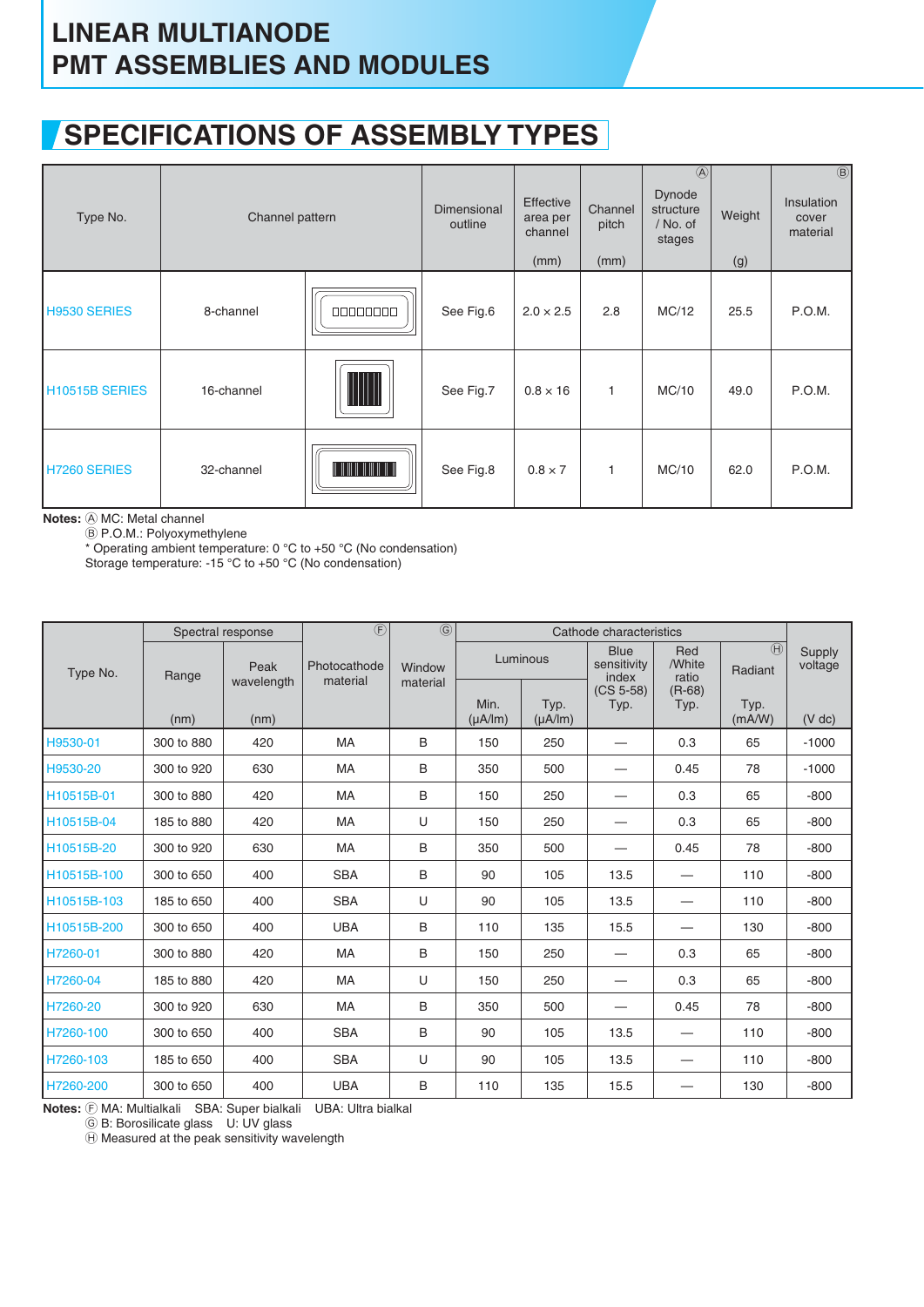|                      | HAMAMATSU              |  |  |  |
|----------------------|------------------------|--|--|--|
|                      | PHOTON IS OUR BUSINESS |  |  |  |
|                      |                        |  |  |  |
|                      |                        |  |  |  |
| (at 25 $^{\circ}$ C) |                        |  |  |  |

| $\circled{c}$                 |                                                 |                                                                  | Maximum ratings                                                                    |                                                     |                     |
|-------------------------------|-------------------------------------------------|------------------------------------------------------------------|------------------------------------------------------------------------------------|-----------------------------------------------------|---------------------|
| Socket                        | <b>Maximum</b><br>supply<br>voltage<br>$(V$ dc) | $\circledR$<br>Total<br>average<br>anode<br>current<br>$(\mu A)$ | Average <sup><sup>D</sup></sup><br>anode<br>current<br>per<br>channel<br>$(\mu A)$ | $\circled$<br>Voltage<br>divider<br>current<br>(mA) | Type No.            |
| SD-106-T-22                   | $-1200$                                         | 80                                                               | 10                                                                                 | 0.42                                                | <b>H9530 SERIES</b> |
| SD-108-T-22<br>ASP24307-02    | $-900$                                          | 100                                                              | 10                                                                                 | 0.37                                                | H10515B SERIES      |
| SD-108-T-22<br>$\times$ 2 pcs | $-900$                                          | 100                                                              | 6                                                                                  | 0.37                                                | <b>H7260 SERIES</b> |

**Notes:** C Supplied

D Averaged over any interval of 30 seconds maximum.

E Measured with the maximum supply voltage.

| Anode characteristics (1) |                |                 |              |                                |              |                                  |                                           |              |       |                       |             |  |  |
|---------------------------|----------------|-----------------|--------------|--------------------------------|--------------|----------------------------------|-------------------------------------------|--------------|-------|-----------------------|-------------|--|--|
|                           |                |                 |              | Dark current                   |              | Time response                    | Pulse $\circledcirc$                      |              |       | Uniformity            |             |  |  |
|                           | Luminous       | Gain            |              | per channel<br>(After 30 min.) | Rise time    | <b>Transit time</b>              | linearity                                 | Cross-talk   |       | between each<br>anode | Type No.    |  |  |
| Min.<br>(A/Im)            | Typ.<br>(A/Im) | Typ.            | Typ.<br>(nA) | Max.<br>(nA)                   | Typ.<br>(ns) | spread<br>(FWHM)<br>Typ.<br>(ns) | per<br>channel<br>(2 % deviation)<br>(mA) | Typ.<br>(% ) | Typ.  | Max.                  |             |  |  |
| 75                        | 750            | $3 \times 10^6$ | 0.5          | 5                              | 0.7          | 0.25                             | 0.9                                       | 0.1          | —     | 1:1.1 $\circledR$     | H9530-01    |  |  |
| 175                       | 1500           | $3 \times 10^6$ | $\mathbf{1}$ | 10                             | 0.7          | 0.25                             | 0.9                                       | 0.1          |       | 1: 1.1 $(R)$          | H9530-20    |  |  |
| 75                        | 250            | $1 \times 10^6$ | 0.5          | 5                              | 0.6          | 0.18                             | 0.8                                       | 3            | 1:1.7 | 1:2.5                 | H10515B-01  |  |  |
| 75                        | 250            | $1 \times 10^6$ | 0.5          | 5                              | 0.6          | 0.18                             | 0.8                                       | 3            | 1:1.7 | 1:2.5                 | H10515B-04  |  |  |
| 175                       | 500            | $1 \times 10^6$ | $\mathbf{1}$ | 10                             | 0.6          | 0.18                             | 0.8                                       | 3            | 1:1.7 | 1:2.5                 | H10515B-20  |  |  |
| 90                        | 315            | $3 \times 10^6$ | 0.2          | 2                              | 0.6          | 0.18                             | 0.8                                       | 3            | 1:1.5 | 1:2                   | H10515B-100 |  |  |
| 90                        | 315            | $3 \times 10^6$ | 0.2          | $\overline{2}$                 | 0.6          | 0.18                             | 0.8                                       | 3            | 1:1.5 | 1:2                   | H10515B-103 |  |  |
| 110                       | 405            | $3 \times 10^6$ | 0.2          | 2                              | 0.6          | 0.18                             | 0.8                                       | 3            | 1:1.5 | 1:2                   | H10515B-200 |  |  |
| 75                        | 250            | $1 \times 10^6$ | 0.5          | 5                              | 0.6          | 0.18                             | 0.6                                       | 3            | 1:1.7 | 1:2.5                 | H7260-01    |  |  |
| 75                        | 250            | $1 \times 10^6$ | 0.5          | 5                              | 0.6          | 0.18                             | 0.6                                       | 3            | 1:1.7 | 1:2.5                 | H7260-04    |  |  |
| 175                       | 500            | $1 \times 10^6$ | 1            | 10                             | 0.6          | 0.18                             | 0.6                                       | 3            | 1:1.7 | 1:2.5                 | H7260-20    |  |  |
| 90                        | 210            | $2 \times 10^6$ | 0.2          | 2                              | 0.6          | 0.18                             | 0.6                                       | 3            | 1:1.5 | 1:2                   | H7260-100   |  |  |
| 90                        | 210            | $2 \times 10^6$ | 0.2          | 2                              | 0.6          | 0.18                             | 0.6                                       | 3            | 1:1.5 | 1:2                   | H7260-103   |  |  |
| 110                       | 270            | $2 \times 10^6$ | 0.2          | 2                              | 0.6          | 0.18                             | 0.6                                       | 3            | 1:1.5 | 1:2                   | H7260-200   |  |  |

**Notes:**  $\bigcirc$  Anode characteristics are measured with the supply voltage.

 $\overline{10}$  The pulse wigth is 50 ns and the repetition rate is 1 kHz.

 $\overline{\textcircled{k}}$  Uniformity is adjusted at HAMAMATSU

(at  $25 \text{ }^\circ \text{C}$ )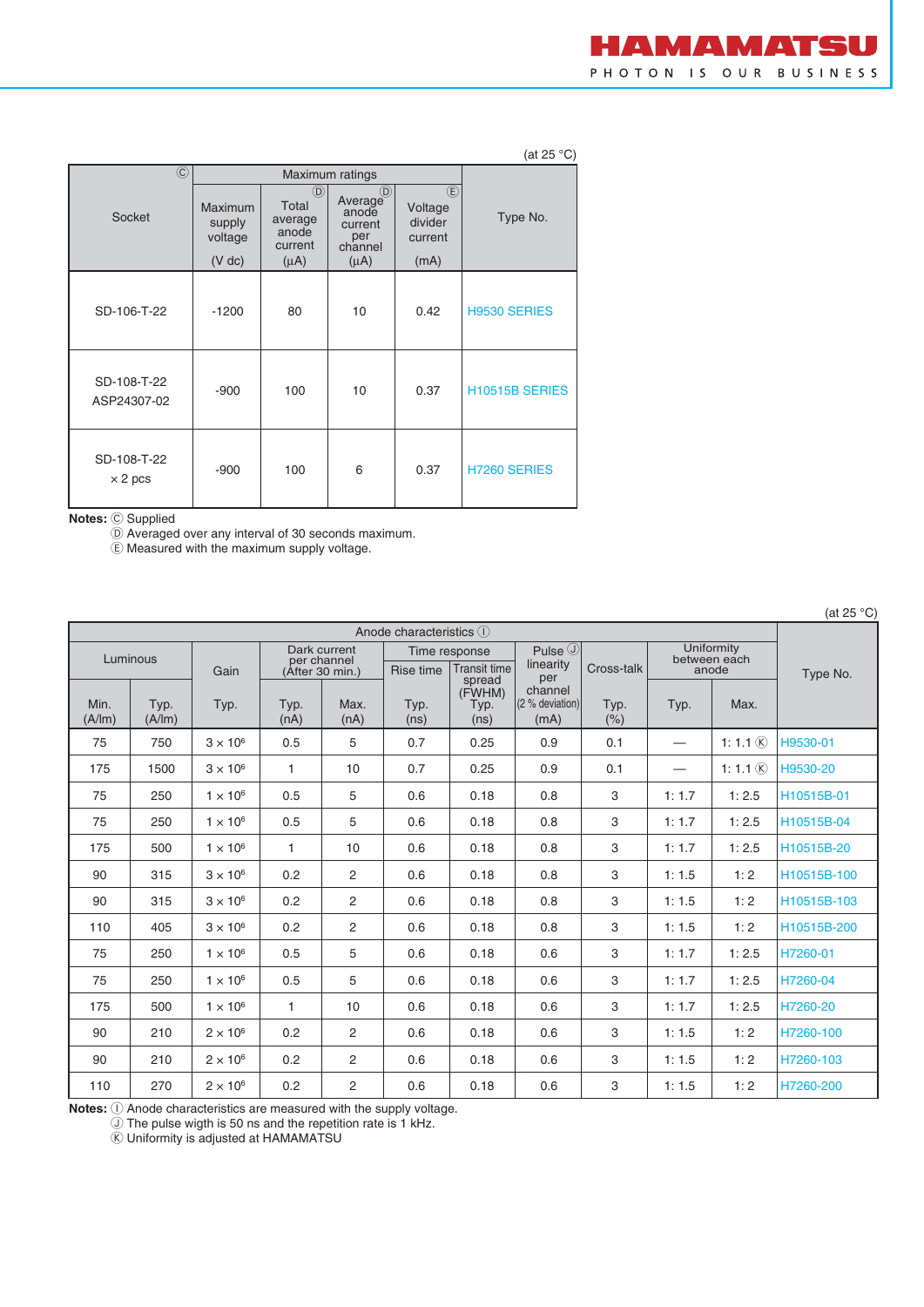#### Figure 2: Typical gain characteristics



Figure 3: Cross-talk (Example)





|                |      |               |               | CROSS-TALK RATIO (%) |                  |           |               |          |                              |
|----------------|------|---------------|---------------|----------------------|------------------|-----------|---------------|----------|------------------------------|
| <b>CH</b>      |      |               | 3             |                      | 5                | 6         |               | 8        |                              |
|                |      | 100 0.04 0.01 |               |                      |                  |           |               |          |                              |
| $\overline{2}$ | 0.08 |               | 100 0.05 0.01 |                      |                  |           |               |          |                              |
| 3              |      |               |               | 100 0.04 0.01        |                  |           |               |          |                              |
| 4              |      | 0.01          | 0.10          |                      | 100 0.04 0.01    |           |               |          |                              |
| 5              |      |               | 0.01          |                      | 100 <sub>l</sub> | 0.08 0.01 |               |          | SUPPLY VOLTAGE -1000 V       |
| 6              |      |               |               | 0.01                 |                  |           | 100 0.05 0.01 |          | <b>CROSS-TALK</b>            |
| 7              |      |               |               |                      | 0.01             | 0.08      |               | 100 0.06 | AREA B / AREA A $\times$ 100 |
| 8              |      |               |               |                      |                  | 0.01      |               | 100      |                              |

H<sub>10530</sub> series H<sub>10515B</sub> series

: TUNGSTEN LAMP : 100 µm  $: 50 \mu m$ 



|                | <b>CROSS-TALK RATIO</b><br>(% ) |                   |     |     |                       |     |     |     |     |     |     |     |     |     |     |     |
|----------------|---------------------------------|-------------------|-----|-----|-----------------------|-----|-----|-----|-----|-----|-----|-----|-----|-----|-----|-----|
| CH             |                                 | 2                 | 3   | 4   | 5                     | 6   |     | 8   | 9   | 10  | 11  | 12  | 13  | 14  | 15  | 16  |
| 1              | 100                             | 2.9               | 0.6 | 0.2 | 0.1                   |     |     |     |     |     |     |     |     |     |     |     |
| $\overline{c}$ | 2.9                             | 100               | 3.1 | 0.5 | 0.2                   | 0.1 |     |     |     |     |     |     |     |     |     |     |
| 3              | 0.8                             | 2.8               | 100 | 2.8 | 0.6                   | 0.2 | 0.1 |     |     |     |     |     |     |     |     |     |
| 4              | 0.3                             | 0.8               | 2.7 | 100 | 3.2                   | 0.6 | 0.2 | 0.1 |     |     |     |     |     |     |     |     |
| 5              | 0.1                             | 0.3               | 0.8 | 2.9 | 100                   | 3.1 | 0.6 | 0.2 | 0.1 |     |     |     |     |     |     |     |
| 6              |                                 | 0.1               | 0.3 | 0.8 | 2.7                   | 100 | 3.0 | 0.6 | 0.2 | 0.1 |     |     |     |     |     |     |
| 7              |                                 |                   | 0.1 | 0.3 | 0.8                   | 2.7 | 100 | 3.0 | 0.6 | 0.2 | 0.1 |     |     |     |     |     |
| 8              |                                 |                   |     | 0.1 | 0.3                   | 0.8 | 2.9 | 100 | 2.9 | 0.6 | 0.2 | 0.1 |     |     |     |     |
| 9              |                                 |                   |     |     | 0.1                   | 0.3 | 0.8 | 2.9 | 100 | 2.9 | 0.6 | 0.2 | 0.1 |     |     |     |
| 10             |                                 |                   |     |     |                       | 0.1 | 0.3 | 0.8 | 3.1 | 100 | 2.7 | 0.6 | 0.2 | 0.1 |     |     |
| 11             |                                 |                   |     |     |                       |     | 0.1 | 0.4 | 0.8 | 3.3 | 100 | 3.8 | 0.6 | 0.2 | 0.1 |     |
| 12             |                                 |                   |     |     | SUPPLY VOLTAGE -800 V |     |     | 0.1 | 0.4 | 0.9 | 3.2 | 100 | 2.8 | 0.6 | 0.2 | 0.1 |
| 13             |                                 | <b>CROSS-TALK</b> |     |     |                       |     |     |     | 0.1 | 0.4 | 0.8 | 3.1 | 100 | 2.8 | 0.6 | 0.3 |
| 14             | AREA B / AREA A $\times$ 100    |                   |     |     |                       |     |     |     |     | 0.1 | 0.4 | 0.8 | 3.1 | 100 | 2.7 | 0.6 |
| 15             |                                 |                   |     |     |                       |     |     |     |     |     | 0.1 | 0.4 | 0.9 | 3.2 | 100 | 2.9 |
| 16             |                                 |                   |     |     |                       |     |     |     |     |     |     | 0.1 | 0.4 | 0.9 | 3.1 | 100 |

TPMHB0705EA

\* H7260 series is equivalent to H10515B series.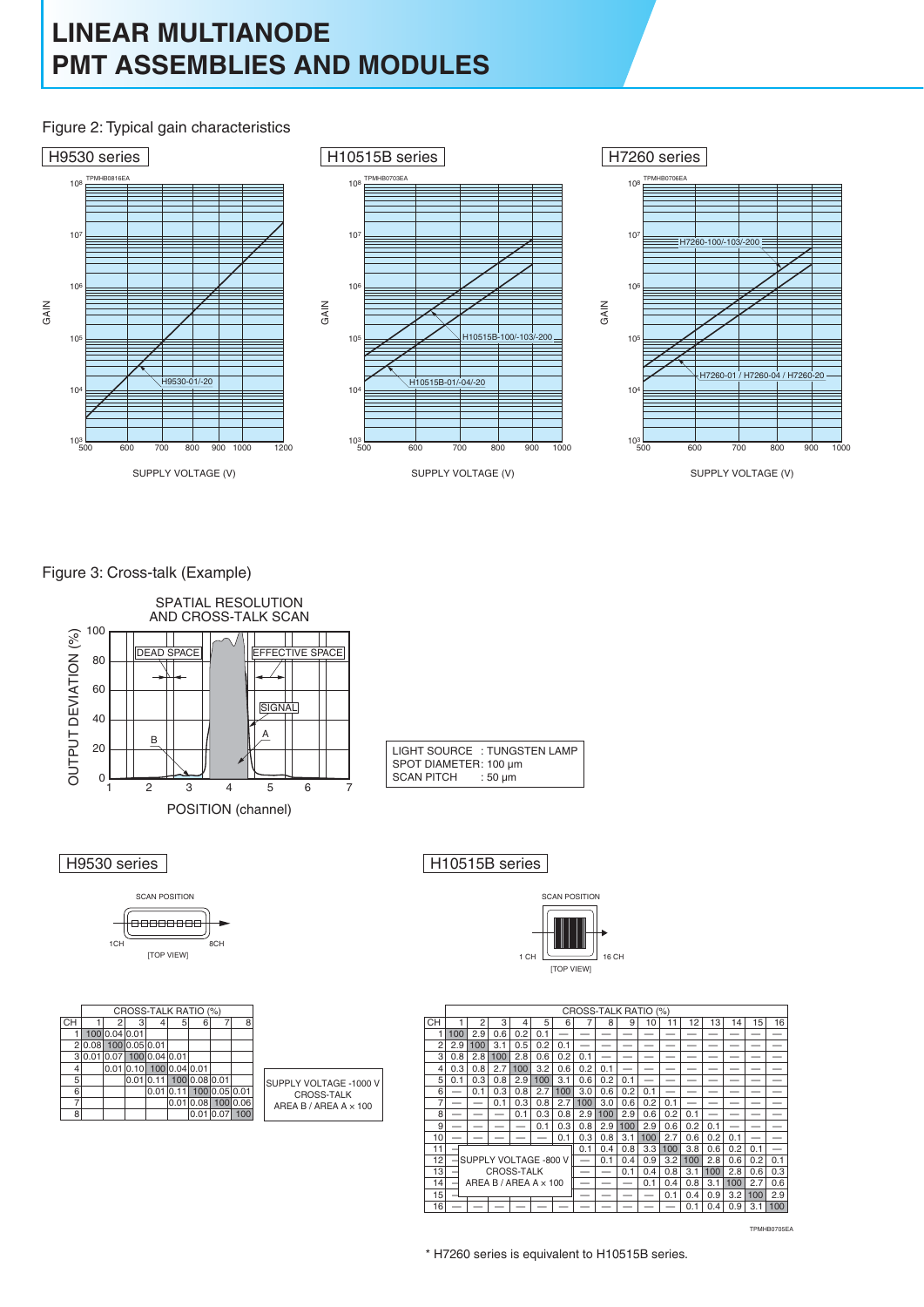

#### Figure 4: Typical time response



2 (ns/div.)

Light is irradiated to only one channel at this measurement.





Light is irradiated to only one channel at this measurement.

\* H7260 series is equivalent to H10515B series.

#### Figure 5: Typical transit time spread characteristics





0.5 (ns/div.)

Light is irradiated to only one channel at this measurement. Light is irradiated to only one channel at this measurement.

\* H7260 series is equivalent to H10515B series.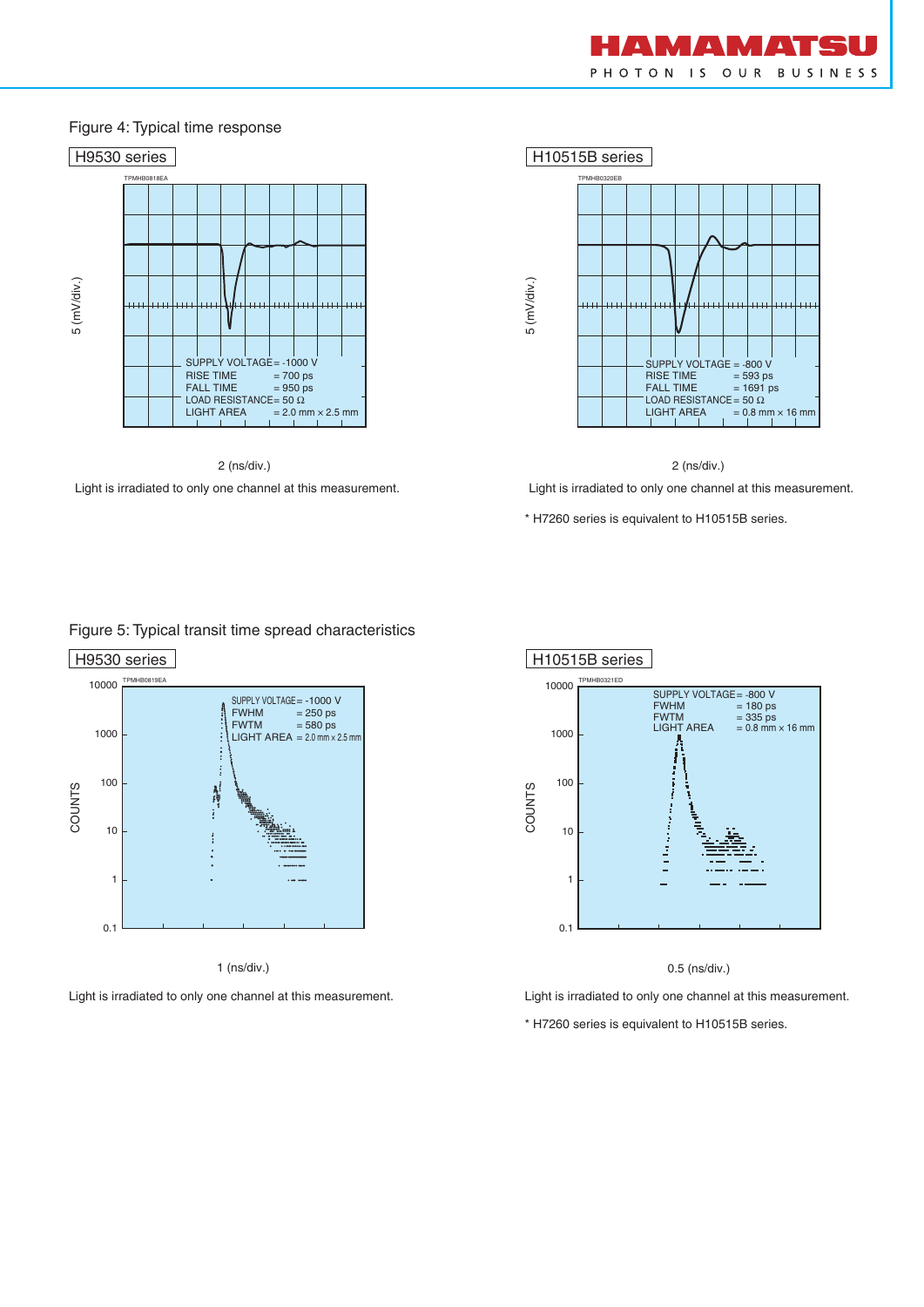Figure 6: Dimensional outline (Unit: mm)



#### **SOCKET: SD-106-T-22 (Supplied)**



#### Figure 7: Dimensional outline (Unit: mm)



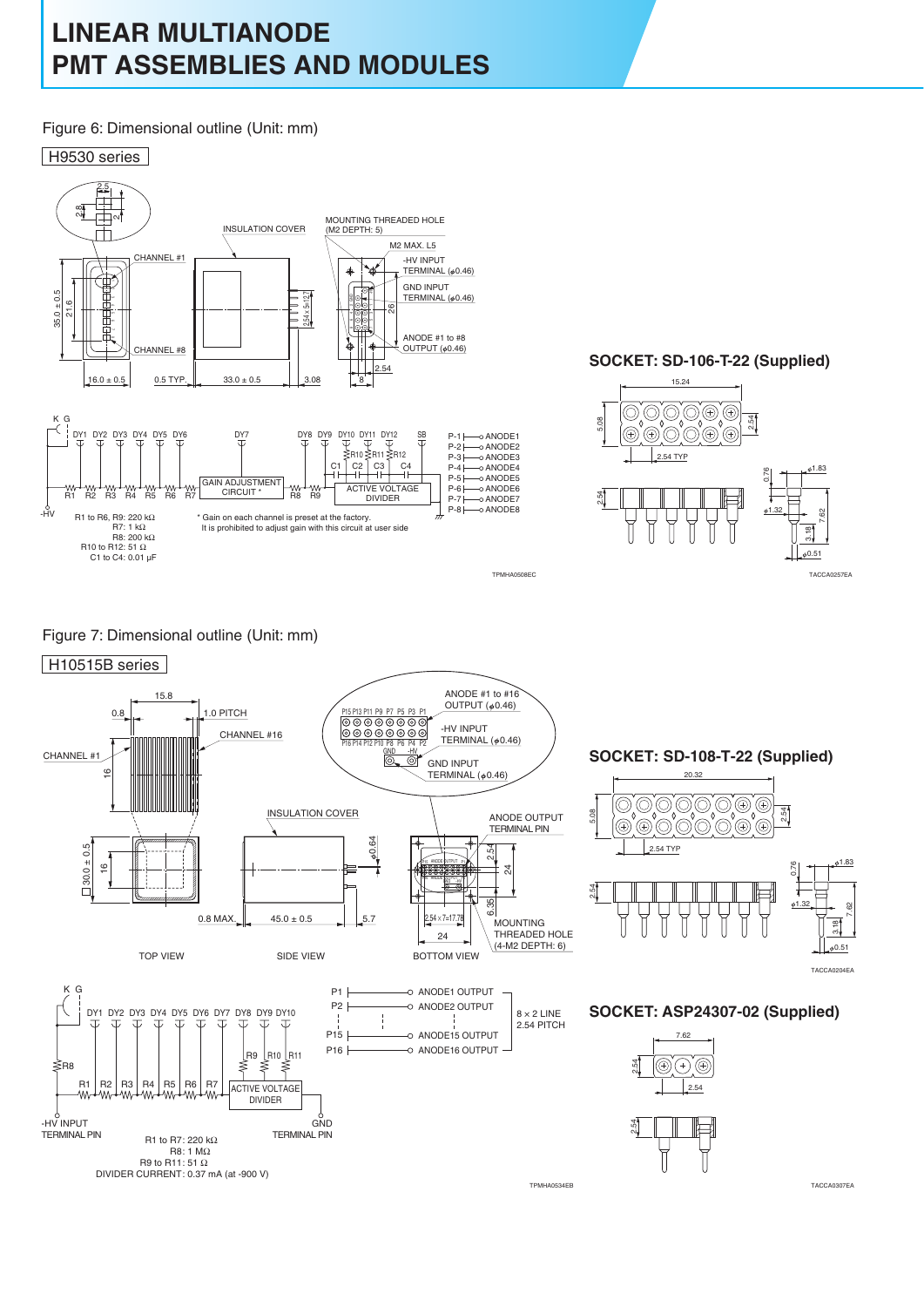

7.62

#### Figure 8: Dimensional outline and circuit diagram (Unit: mm)





### **RELATED PRODUCTS for H9530 / H10515B / H7260 SERIES**



| <b>HIGH VOLTAGE POWER SUPPLY UNIT</b>                                      |                               |                                  |                          |                           |               |  |  |  |  |  |  |  |
|----------------------------------------------------------------------------|-------------------------------|----------------------------------|--------------------------|---------------------------|---------------|--|--|--|--|--|--|--|
| Type No.                                                                   | Max. output<br>voltage<br>(V) | <b>Output</b><br>current<br>(mA) | Input<br>voltage<br>(mA) | <b>Dimensions</b><br>(mm) | Weight<br>(g) |  |  |  |  |  |  |  |
| C10940-03                                                                  | $-1200$                       | 0.6                              | 15                       | $15 \times 18 \times 15$  | 7.7           |  |  |  |  |  |  |  |
| C13890-15<br>29<br>11 to 16   46 $\times$ 24 $\times$ 12<br>$-1250$<br>0.6 |                               |                                  |                          |                           |               |  |  |  |  |  |  |  |
| * C10673 C10673-01 UL<br>recognized                                        |                               |                                  |                          |                           |               |  |  |  |  |  |  |  |

C10673, C10673-01: UL recognized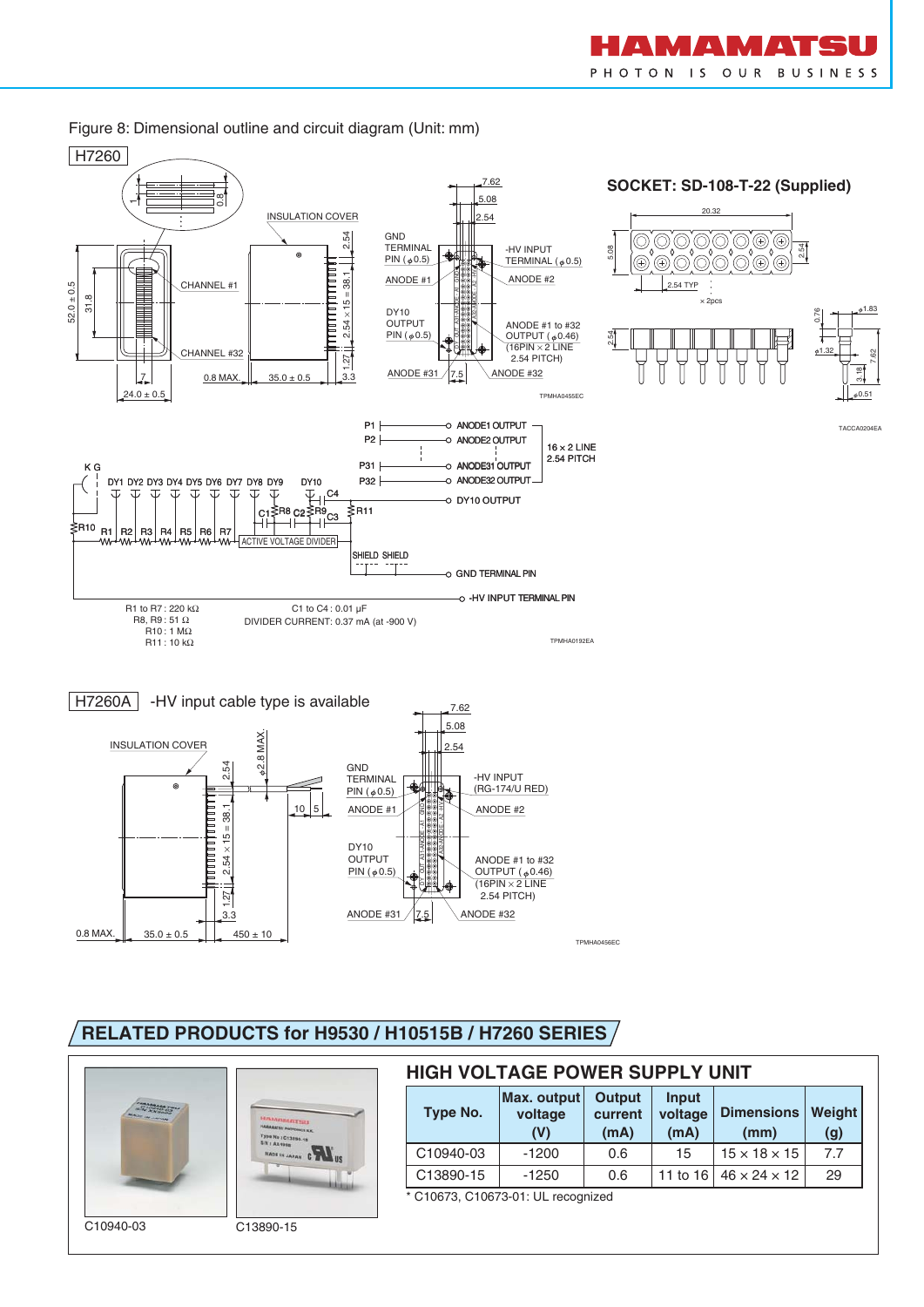### **SPECIFICATIONS OF MODULE TYPES**

|                           |            |                 |                        |                                                 |                          |                         | Maximum ratings                            |                                                                   |
|---------------------------|------------|-----------------|------------------------|-------------------------------------------------|--------------------------|-------------------------|--------------------------------------------|-------------------------------------------------------------------|
| Type No.                  |            | Channel pattern | Dimensional<br>outline | <b>Effective</b><br>area per<br>channel<br>(mm) | Channel<br>pitch<br>(mm) | Input<br>voltage<br>(V) | $\circled{A}$<br>Control<br>voltage<br>(V) | Output <sup><sup>3</sup></sup><br>signal<br>voltage<br>/ch<br>(V) |
| H <sub>11451</sub> SERIES | 8-channel  | 00000000        | See Fig.10             | $2.0 \times 2.5$                                | 2.8                      | 16                      | $+4.8$                                     | $+1$ $\circledcirc$                                               |
| H11452 SERIES             | 8-channel  |                 | See Fig.11             | $2.0 \times 2.5$                                | 2.8                      | 16                      | $+4.8$                                     | $+1$ $\odot$                                                      |
| H11459 SERIES             | 16-channel | W               | See Fig.12             | $0.8 \times 16$                                 |                          | 16                      | $+3.6$                                     | $+1$ $\circledcirc$                                               |
| H11460 SERIES             | 32-channel |                 | See Fig.13             | $0.8 \times 7$                                  |                          | 16                      | $+3.6$                                     | $+1$ $\circledcirc$                                               |

**Notes:**  $\textcircled{A}$  Input impedance = 400 kΩ

 $\widetilde{\Theta}$  Load resistance = 10 kΩ, Average over any interval of 30 seconds maximum.

 $\tilde{\odot}$  Maximum pulse output signal voltage=+10 V, The pulse width is 10 µs and the repetition rate is 1 kHz.

\* Operating ambient temperature: +5 °C to +45 °C

Storage temperature: -20 °C to +50 °C

|            | Spectral response |                    | $\overline{\mathbb{E}}$  | $\overline{\bigoplus}$ |                      |                        | <b>Cathode Characteristics</b>                     |                                    |                                                 |
|------------|-------------------|--------------------|--------------------------|------------------------|----------------------|------------------------|----------------------------------------------------|------------------------------------|-------------------------------------------------|
| Type No.   | Range             | Peak<br>wavelength | Photocathode<br>material | Window<br>material     | Luminous             |                        | <b>Blue</b><br>sensitivity<br>index<br>$(CS 5-58)$ | Red<br>/White<br>ratio<br>$(R-68)$ | $\overline{\textcircled{\textcirc}}$<br>Radiant |
|            | (nm)              | (nm)               |                          |                        | Min.<br>$(\mu A/Im)$ | Typ.<br>$(\mu A / Im)$ | Typ.                                               | Typ.                               | Typ.<br>(mA/W)                                  |
| H11451-01  | 300 to 880        | 420                | <b>MA</b>                | B                      | 150                  | 250                    | $\overline{\phantom{0}}$                           | 0.3                                | 65                                              |
| H11451-20  | 300 to 920        | 630                | <b>MA</b>                | B                      | 350                  | 500                    |                                                    | 0.45                               | 78                                              |
| H11452-01  | 300 to 880        | 420                | <b>MA</b>                | B                      | 150                  | 250                    |                                                    | 0.3                                | 65                                              |
| H11452-20  | 300 to 920        | 630                | <b>MA</b>                | B                      | 350                  | 500                    | -                                                  | 0.45                               | 78                                              |
| H11459-01  | 300 to 880        | 420                | <b>MA</b>                | B                      | 150                  | 250                    |                                                    | 0.3                                | 65                                              |
| H11459-04  | 185 to 880        | 420                | <b>MA</b>                | U                      | 150                  | 250                    | —                                                  | 0.3                                | 65                                              |
| H11459-20  | 300 to 920        | 630                | <b>MA</b>                | B                      | 350                  | 500                    |                                                    | 0.45                               | 78                                              |
| H11459-100 | 300 to 650        | 400                | <b>SBA</b>               | B                      | 90                   | 105                    | 13.5                                               | —                                  | 110                                             |
| H11459-103 | 185 to 650        | 400                | <b>SBA</b>               | U                      | 90                   | 105                    | 13.5                                               | --                                 | 110                                             |
| H11459-200 | 300 to 650        | 400                | <b>UBA</b>               | B                      | 110                  | 135                    | 15.5                                               |                                    | 130                                             |
| H11460-01  | 300 to 880        | 420                | MA                       | $\sf B$                | 150                  | 250                    |                                                    | 0.3                                | 65                                              |
| H11460-04  | 185 to 880        | 420                | <b>MA</b>                | U                      | 150                  | 250                    |                                                    | 0.3                                | 65                                              |
| H11460-20  | 300 to 920        | 630                | <b>MA</b>                | B                      | 350                  | 500                    |                                                    | 0.45                               | 78                                              |
| H11460-100 | 300 to 650        | 400                | <b>SBA</b>               | B                      | 90                   | 105                    | 13.5                                               |                                    | 110                                             |
| H11460-103 | 185 to 650        | 400                | <b>SBA</b>               | U                      | 90                   | 105                    | 13.5                                               | —                                  | 110                                             |
| H11460-200 | 300 to 650        | 400                | <b>UBA</b>               | B                      | 110                  | 135                    | 15.5                                               |                                    | 130                                             |

**Notes:** E MA: Multialkali SBA: Super bialkali UBA: Ultra bialkal

 $\widetilde{E}$  B: Borosilicate glass U: UV glass

G Measured at the peak sensitivity wavelength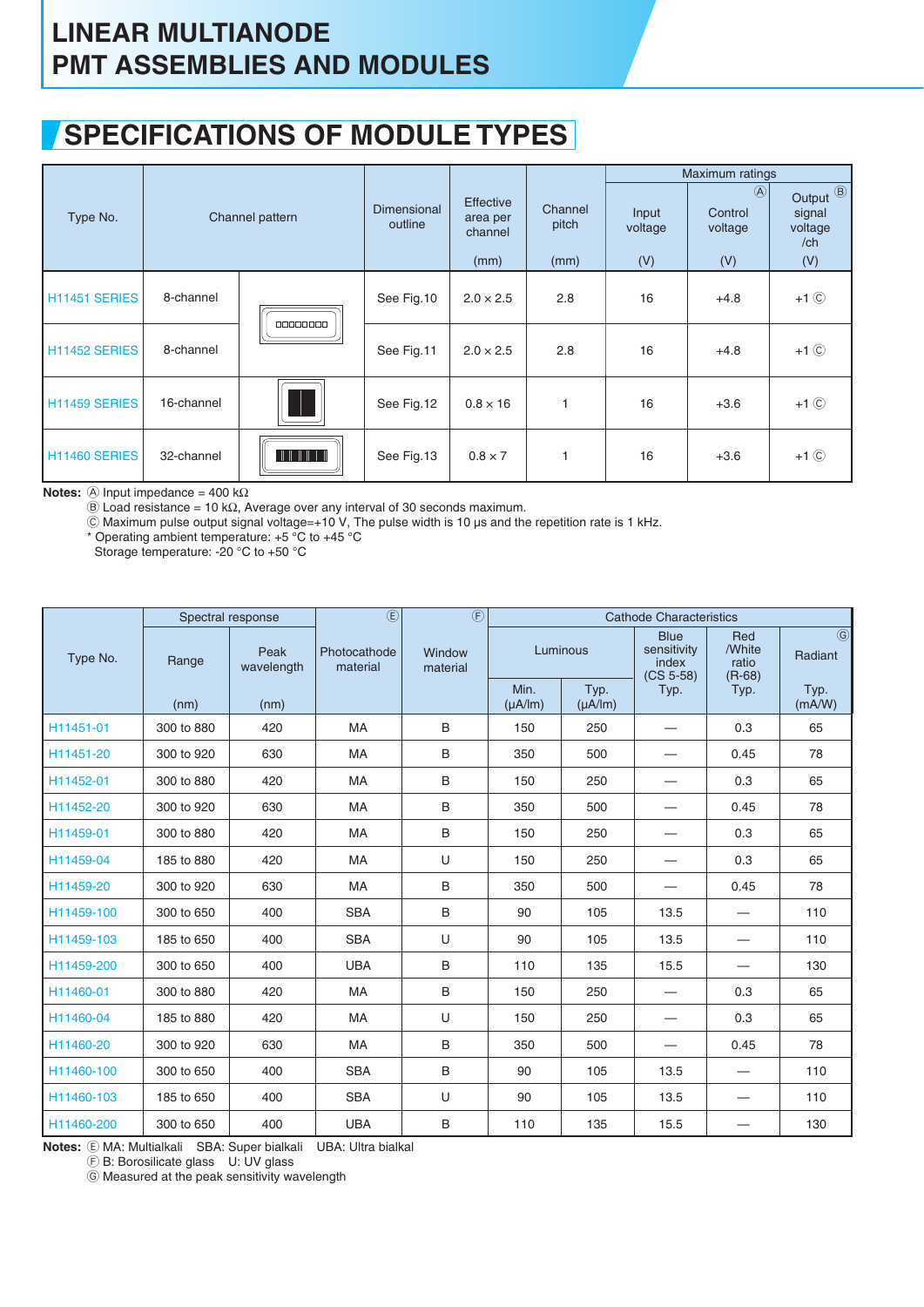

(at 25 °C)

| Current-<br>to-voltage<br>conversion<br>Factor<br>$(V/\mu A)$ | Frequency<br>bandwidth | Input<br>voltage<br>(V) | $\circled{D}$<br>Input<br>current<br>Typ.<br>(mA) | $\mathcal{A}$<br>Recommended<br>control voltage<br>adjustment<br>range<br>(V) | Weight<br>(g) | <b>Features</b>                                                         | Type No.             |
|---------------------------------------------------------------|------------------------|-------------------------|---------------------------------------------------|-------------------------------------------------------------------------------|---------------|-------------------------------------------------------------------------|----------------------|
| 0.1                                                           | DC to 1 MHz            | 11.5 to 15.5            | $+26/ -18$                                        | $+2.0$ to $+4.0$                                                              | 129           | H9530 with preamplifier and high<br>voltage power supply                | <b>H11451 SERIES</b> |
| 0.1                                                           | DC to 1 MHz            | 11.5 to 15.5            | $+32/ -18$                                        | $+2.0$ to $+4.0$                                                              | 155           | H11451 with individual gain<br>control function                         | <b>H11452 SERIES</b> |
| 0.1                                                           | DC to 1 MHz            | 11.5 to 15.5            | $+46/ -42$                                        | $+2.0$ to $+3.2$                                                              | 185           | H <sub>10515</sub> B with preamplifier and<br>high voltage power supply | <b>H11459 SERIES</b> |
| 0.1                                                           | DC to 1 MHz            | 11.5 to 15.5            | $+127/ -83$                                       | $+2.0$ to $+3.2$                                                              | 246           | H7260 with preamplifier, high voltage<br>power supply and cooling fan   | <b>H11460 SERIES</b> |

**Notes:**  $\textcircled{D}$  At 15 V input voltage in darkness

(at 25 °C)

|                      |                      | Anode characteristics (H) |                                                                   |             |                   |                                     |                          |                                   |            |
|----------------------|----------------------|---------------------------|-------------------------------------------------------------------|-------------|-------------------|-------------------------------------|--------------------------|-----------------------------------|------------|
| Luminous             |                      | dark current per channel  | $\left( \mathsf{I} \right)$<br>Voltage output<br>depending on PMT | Cross-talk  |                   | Uniformity<br>between each<br>anode | <b>Offset</b><br>voltage | Ripple<br>noise<br>(peak to peak) | Type No.   |
| Min.<br>(V/Im)       | Typ.<br>(V/Im)       | Typ.<br>(mV)              | Max.<br>(mV)                                                      | Typ.<br>(%) | Typ.              | Max.                                | Max.<br>(mV)             | Typ.<br>(mV)                      |            |
| $7.5 \times 10^{6}$  | $7.5 \times 10^{7}$  | 0.05                      | 0.5                                                               | 0.2         | $\hspace{0.05cm}$ | 1:1.1 $\circled{)}$                 | 2                        | $\mathbf{1}$                      | H11451-01  |
| $1.75 \times 10^{7}$ | $1.5 \times 10^{8}$  | 0.1                       | $\mathbf{1}$                                                      | 0.2         |                   | 1:1.1 $\circled{1}$                 | 2                        | $\mathbf{1}$                      | H11451-20  |
| $7.5 \times 10^{6}$  | $7.5 \times 10^{7}$  | 0.05                      | 0.5                                                               | 0.2         | 1:1.7             | 1:2.5                               | $\overline{2}$           | $\mathbf{1}$                      | H11452-01  |
| $1.75 \times 10^{7}$ | $1.5 \times 10^{8}$  | 0.1                       | $\mathbf{1}$                                                      | 0.2         | 1:1.7             | 1:2.5                               | $\overline{2}$           | $\mathbf{1}$                      | H11452-20  |
| $7.5 \times 10^{6}$  | $2.5 \times 10^{7}$  | 0.05                      | 0.5                                                               | 3           | 1:1.7             | 1:2.5                               | $\overline{2}$           | 1                                 | H11459-01  |
| $7.5 \times 10^{6}$  | $2.5 \times 10^{7}$  | 0.05                      | 0.5                                                               | 3           | 1:1.7             | 1:2.5                               | 2                        | $\mathbf{1}$                      | H11459-04  |
| $1.75 \times 10^{7}$ | $5.0 \times 10^{7}$  | 0.1                       | $\mathbf{1}$                                                      | 3           | 1:1.7             | 1:2.5                               | 2                        | $\mathbf{1}$                      | H11459-20  |
| $9.0 \times 10^{6}$  | $3.15 \times 10^{7}$ | 0.02                      | 0.2                                                               | 3           | 1:1.5             | 1:2                                 | $\overline{2}$           | $\mathbf{1}$                      | H11459-100 |
| $9.0 \times 10^{6}$  | $3.15 \times 10^{7}$ | 0.02                      | 0.2                                                               | 3           | 1:1.5             | 1:2                                 | $\overline{2}$           | $\mathbf{1}$                      | H11459-103 |
| $1.1 \times 10^{7}$  | $4.05 \times 10^{7}$ | 0.02                      | 0.2                                                               | 3           | 1:1.5             | 1:2                                 | $\mathbf{2}$             | $\mathbf{1}$                      | H11459-200 |
| $7.5 \times 10^{6}$  | $2.5 \times 10^{7}$  | 0.05                      | 0.5                                                               | 3           | 1:1.7             | 1:2.5                               | $\overline{2}$           | 1                                 | H11460-01  |
| $7.5 \times 10^{6}$  | $2.5 \times 10^{7}$  | 0.05                      | 0.5                                                               | 3           | 1:1.7             | 1:2.5                               | 2                        | $\mathbf{1}$                      | H11460-04  |
| $1.75 \times 10^{7}$ | $5.0 \times 10^{7}$  | 0.1                       | $\mathbf{1}$                                                      | 3           | 1:1.7             | 1:2.5                               | 2                        | $\mathbf{1}$                      | H11460-20  |
| $9.0 \times 10^{6}$  | $2.1 \times 10^{7}$  | 0.02                      | 0.2                                                               | 3           | 1:1.5             | 1:2                                 | $\overline{2}$           | $\mathbf{1}$                      | H11460-100 |
| $9.0 \times 10^{6}$  | $2.1 \times 10^{7}$  | 0.02                      | 0.2                                                               | 3           | 1:1.5             | 1:2                                 | $\overline{2}$           | $\mathbf{1}$                      | H11460-103 |
| $1.1 \times 10^{7}$  | $2.7 \times 10^{7}$  | 0.02                      | 0.2                                                               | 3           | 1:1.5             | 1:2                                 | $\overline{2}$           | 1                                 | H11460-200 |

**Notes:**  $\oplus$  Control voltage = H11451 series / H11452 series: +4 V H11459 series / H11460 series: +3.2 V

 $\mathbb O$  After 30 minutes storage in darkness. The actual output value in darkness is the sum of dark current and offset voltage.

J Uniformity is adjusted at HAMAMATSU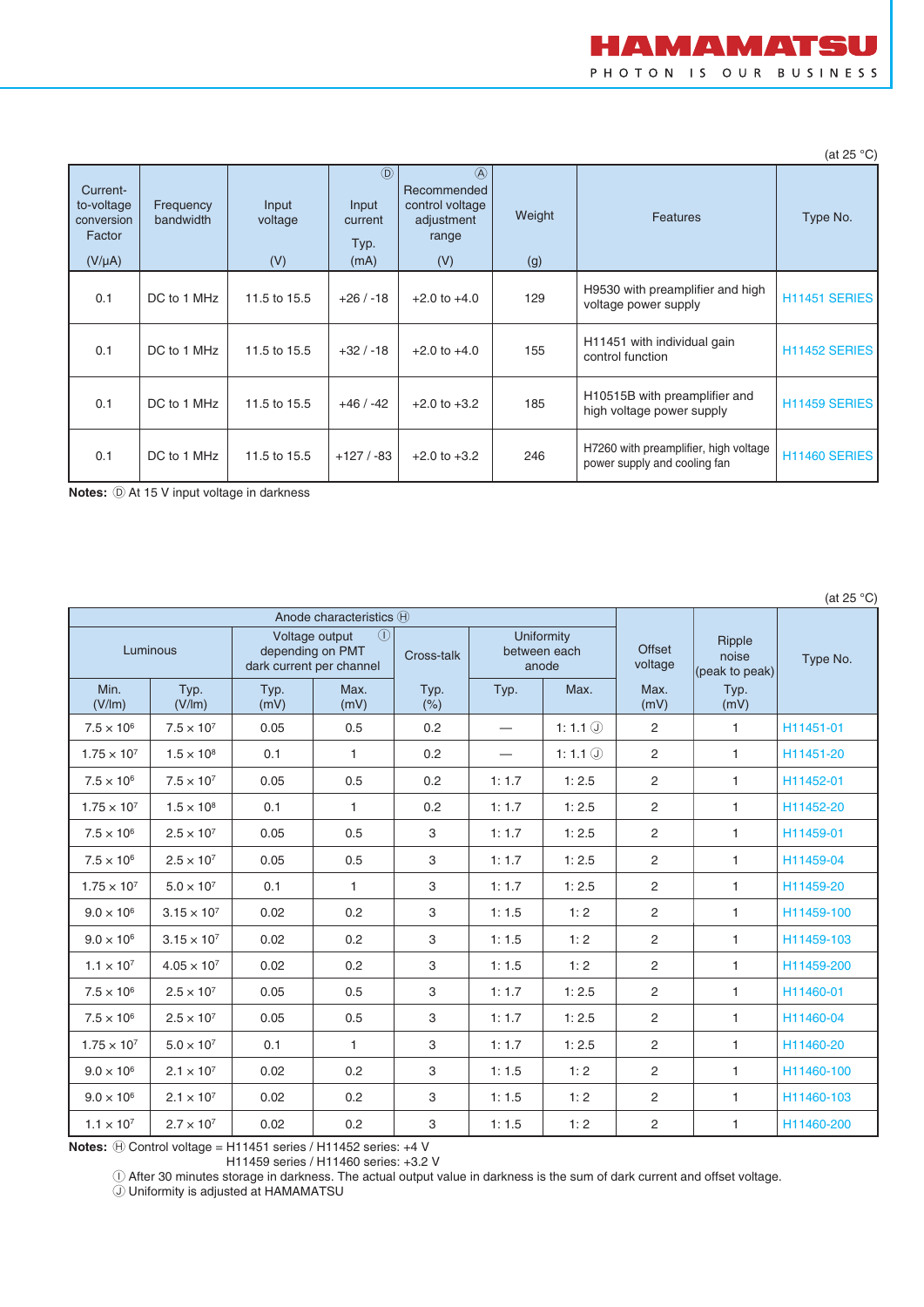Figure 9: Typical gain characteristics



RIPPLE NOISE (1 mV/div.)

RIPPLE NOISE (1 mV/div.)





# H11459 / H11460 series



5 (µs/div.) \* H11451 / H11452 series is equivalent to H11459 / H11460 series.

#### Figure 12: Sensitivity adjustment method



TPMHC0241EA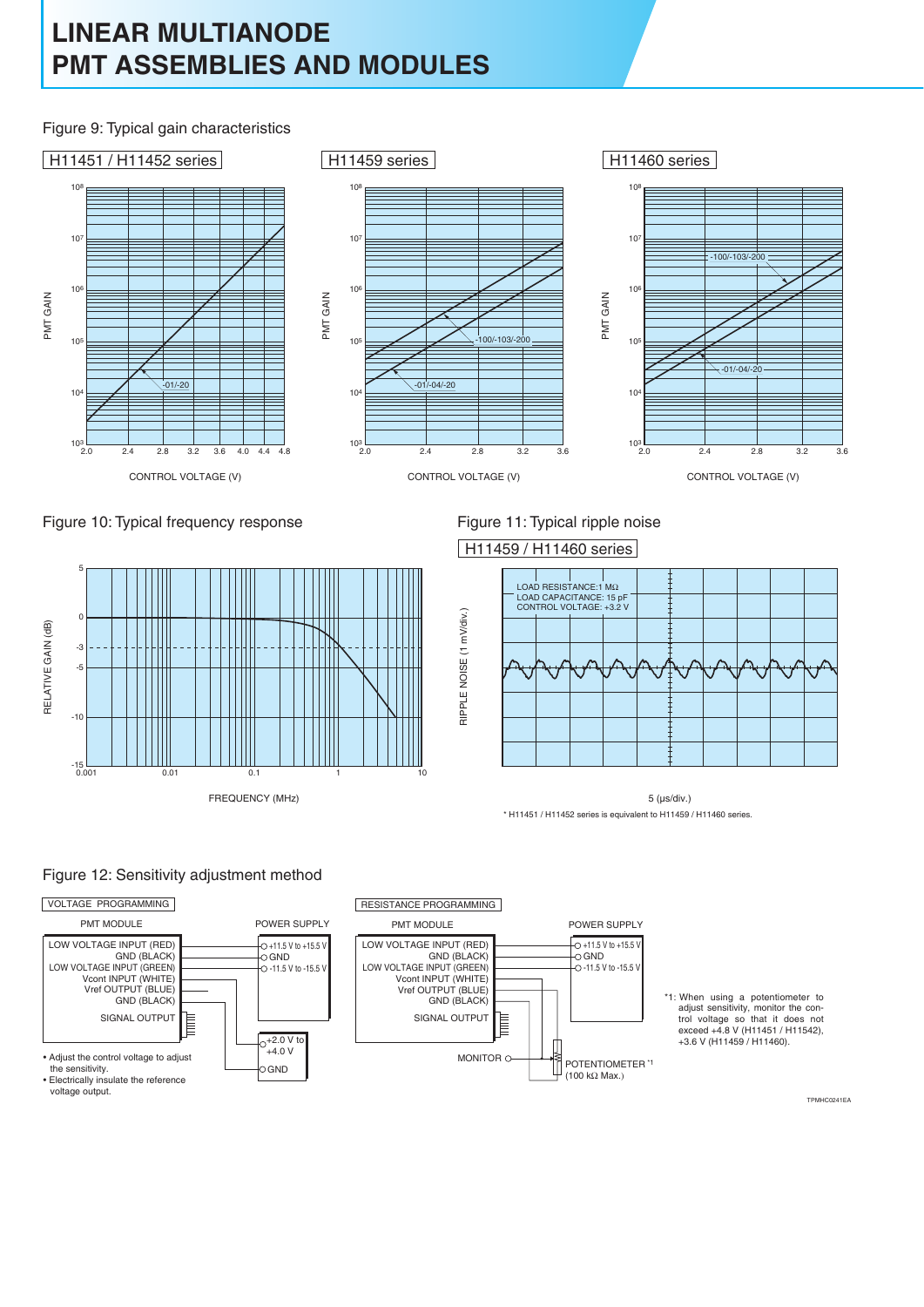#### Figure 13: Dimensional outline (Unit: mm)